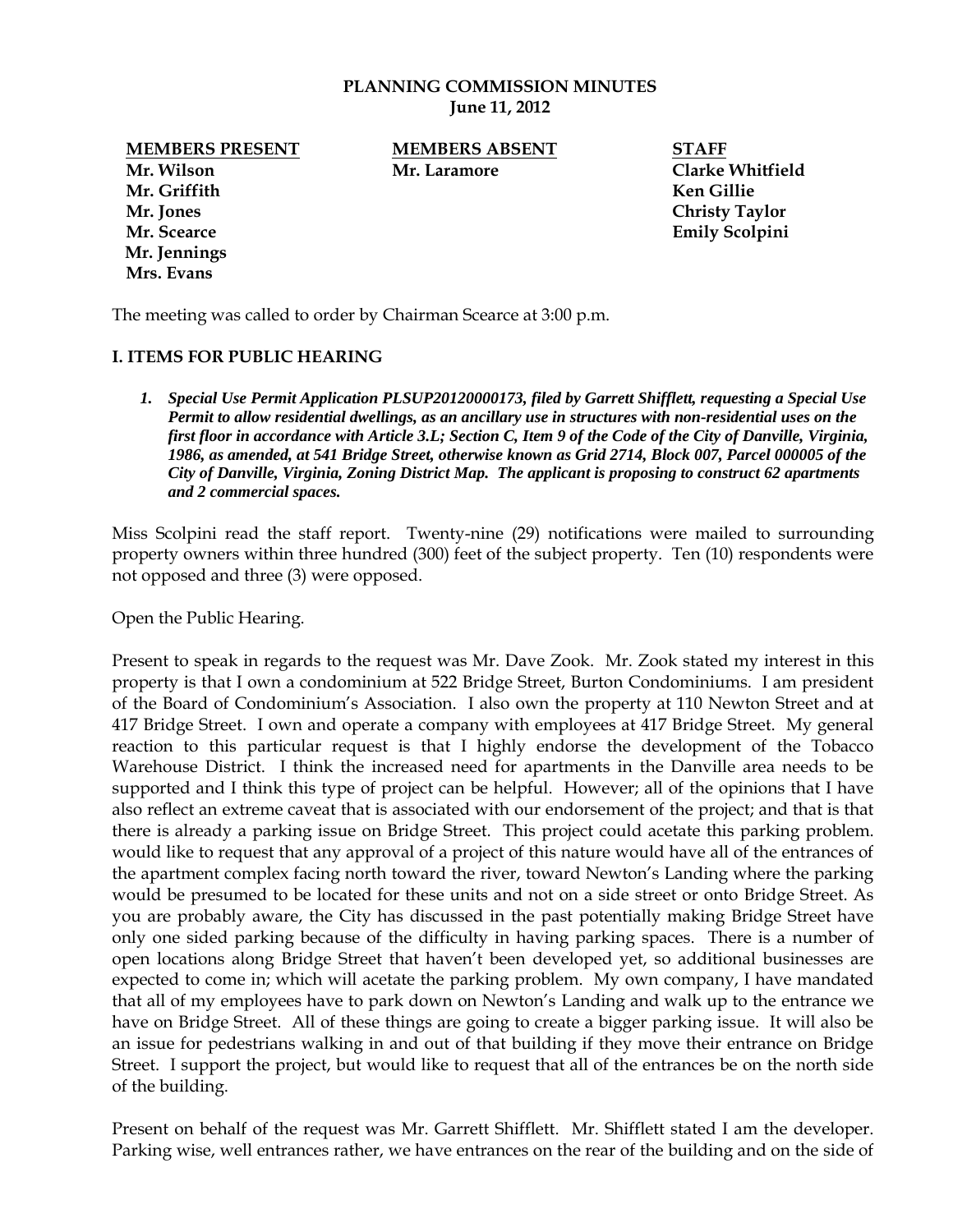the building as well. The historic main entrance that is currently on Bridge Street will be used as another entrance to the building, but we have other entrances in the rear and to the side, the alley side not the Colquhoun side. We do have a Bridge Street entrance, but with the parking towards the rear; it is probably going to be "church drag" entrance.

Mr. Scearce stated the entrance at the rear would certainly encourage parking in the rear.

Mr. Shifflett stated that is what we anticipate.

Mrs. Evans asked you can enter the building on Bridge Street side with the door that is there now?

Mr. Shifflett responded correct.

Mrs. Evans asked are there still offices on that floor?

Mr. Shifflett responded there are.

Mrs. Evans asked and they will remain there?

Mr. Shifflett responded no, those offices will not. The main entrance door, there is a door to the left, the double entrance door in the center of the building, that was added later. That door will not serve as an entrance door, but the main entrance doors that are currently closed will be opened. Those will be another entrance on the Bridge Street side.

Mrs. Evans asked isn't there office space for Davis Storage?

Mr. Shifflett responded that will be disappearing before we build the apartments.

Mrs. Evans asked where are they going?

Mr. Shifflett responded I don't know, but he says that he has other buildings that he has plans to use.

Mr. Jones asked how many parking spaces are on Bridge Street? What I am getting to is if you have somebody that rents an apartment that is handicap and they don't want to park all of the way down in the bottom and they would want to park up top. How many places there are up for grabs by any of these people?

Mr. Shifflett responded to be honest I do not know. I have not counted the number of parking spaces. We do have handicap parking in the rear of the building and our handicap access would be toward the rear of the building as well. It is a long hike up that hill.

Mr. Jones asked will there be any elevators?

Mr. Shifflett responded yes.

Mr. Griffith asked but you are saying that there will be handicap access in the rear of the building?

Mr. Shifflett responded correct.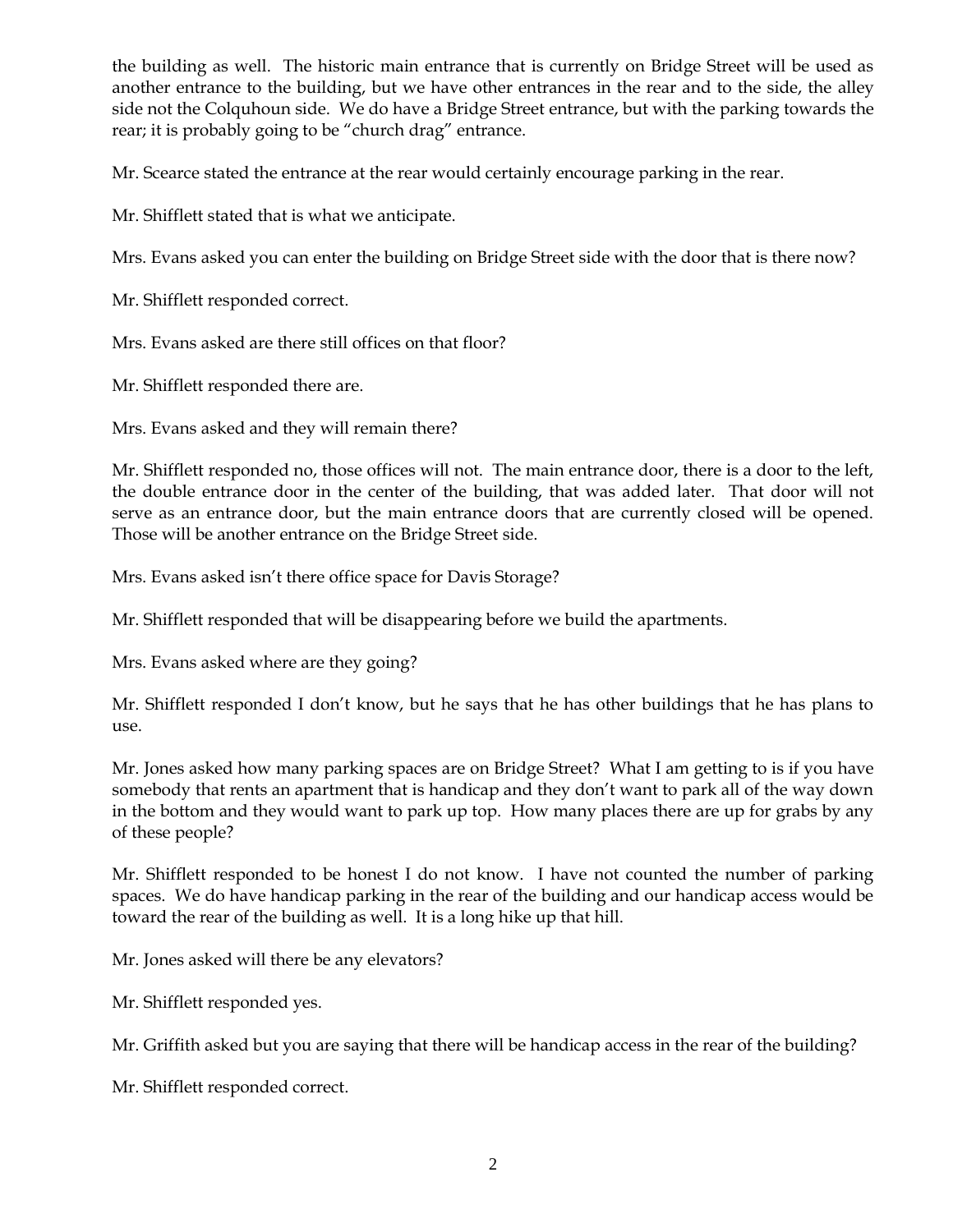Mr. Wilson asked so the primary entrance into the building, if I understand right, would be what you are calling the rear of the building not on Bridge Street?

Mr. Shifflett responded correct, just because the location of the parking. It is a lot easier to get to and you don't have to walk up the hill.

Mr. Wilson asked are there reasons why we have a request here to close that off, that side or the entrance on that side? Are there other reasons that they need that? Safety issues?

Mr. Gillie responded there may be Code requirements regarding ingress/egress to the facility and there may also be issues with historic tax credits in closing it. This is kind of the first I have heard it. You may have commented on that and I just found out about it. In thinking about it, you are required to have certain distances between exits. If one door is on fire, then someone can escape out of a second. We haven't had time to look into this to know whether it is a required exit. I assume it would be because we would have an entrance to the north exiting onto the facility. I think all of the other buildings that have done that have had entrances on Newton's Landing also still have a second exit on Bridge Street to provide that required fire egress. I don't know if the side entrance onto the alley would meet that. I haven't looked into that at this point.

Mr. Griffith stated facing the building on Bridge Street, down on the left side there is an alley way that goes all of the way back to Newton's Landing. Aren't there some doors on that also?

Mr. Shifflett responded there are. There is a loading dock, which is in the center of the building. Towards the end on that alley way that is where the side entrance and the handicap lift will be located.

Mr. Griffith asked so there will be spots down there along that side area that will be accessible for handicap parking?

Mr. Shifflett responded yes, sir; and to answer your question about the Code, if we close that front door off the way the building is designed, you have a dead end situation, a dead end corridor and that is a Code violation. It is a necessary entrance for egress.

Mr. Scearce stated it doesn't seem that it would be practical to close the front door off completely anyway. If you designed the building and it sounds like you have for the majority and the parking is in the back, it would be used in that fashion I would think.

Mr. Shifflett stated correct.

Mr. Wilson stated what I am hearing is a little anxiety about adding in new cars on Bridge Street. I don't think it is so much about the doors, but how the parking is going to be managed. Are there other ways that could be dealt with that would not pack Bridge Street up so it is overcrowded?

Mr. Shifflett responded currently we are not planning on having any cars park on Bridge Street. It is solely in the rear. Now there may be a tenant or two that does park on the street, but the parking that is for the tenants would be in the rear of the building; and that is where they would be directed to park.

Mr. Wilson asked are there other residents there that are using Bridge Street as their main parking?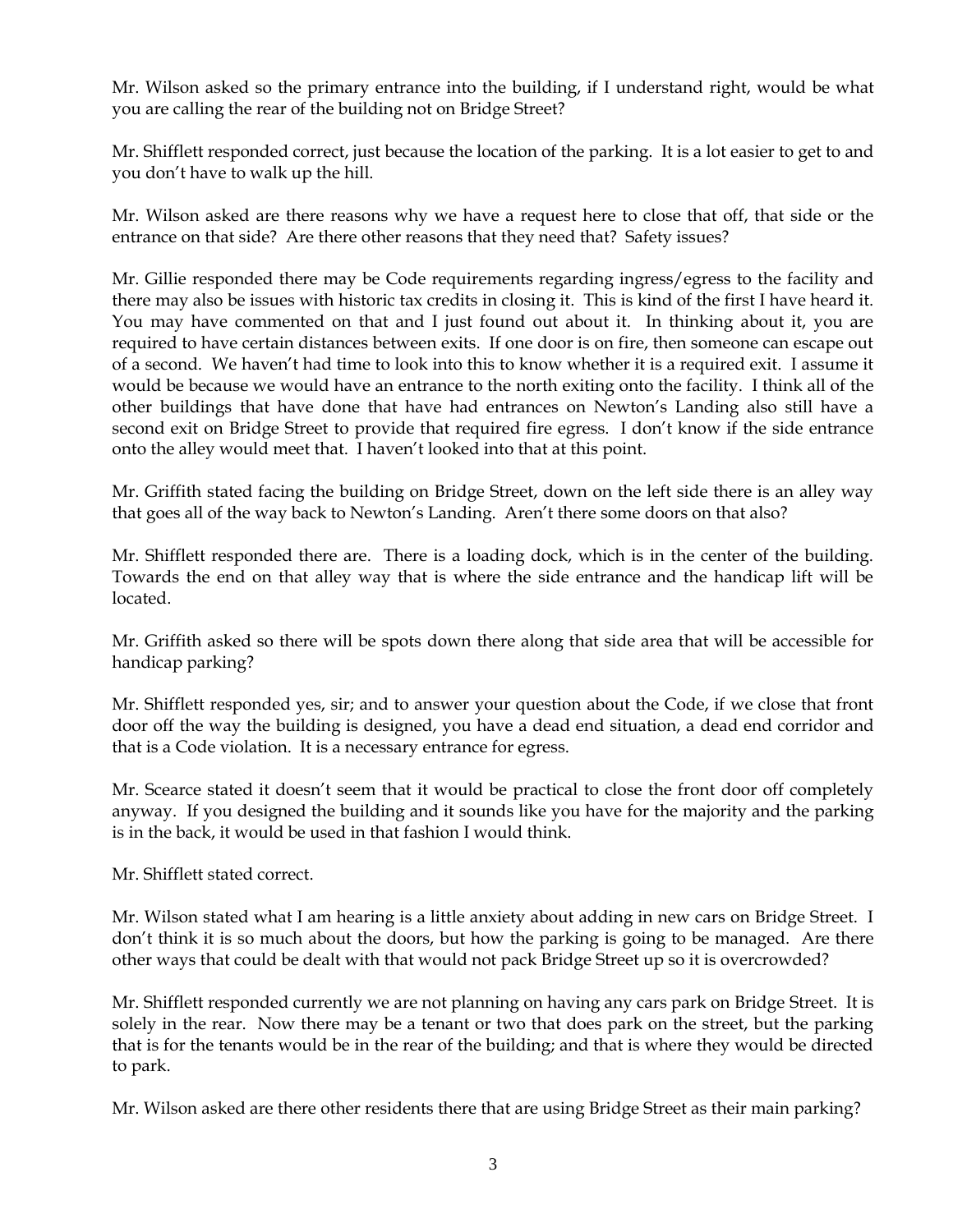Mr. Gillie responded Mr. Zook and the members of his condo association probably use it. The folks who use the apartment complex next door use Bridge Street. They also use the Community Market parking lot. If there is a space available anywhere around someone is going to use it. The various employees for the businesses in that area, while they are told not to, do they or don't they, I don't know. If it is public space it is open to anyone. I can't tell someone "no you can't park in a spot."

Mr. Jennings asked is the only solution to this parking situation is that parking space be provided down by the river? Is that the only solution?

Mr. Gillie responded we can't add any more parking down by the river unless we tear down existing buildings. The City built the Newton parking lot as part of the Brownfield project covering over the space. We basically got from what was Worsham Street down to the old railroad bridge paved as much as possible. There are some buildings down there if somebody wanted to buy and remove possibly we could add some additional spaces, not a lot. We can't build a deck or anything else. We can't go vertical on it. We've got about just all we can in that immediate area. To address the concerns about coming out onto Bridge Street and parking again I don't know because I haven't looked at the building to see if that door could be closed off. Even if the door is closed off telling someone "you live in a building and you can't park on this street, park around back;" it is human nature that they are going to park as close as they can. I am not sure how we can adequately address it and keep everyone happy.

Mr. Jennings stated so actually we don't have a solution to the parking situation that we are talking about.

Mr. Gillie stated we have almost four hundred spaces of public parking down there, not counting what is on the street. There are also additional side streets that people can park on. There is the Community Market lot, which has probably another one hundred fifty spaces. Compared to most places, we have a lot of parking down there. The question is, is it close enough to a door that a person is going to park in the easiest spot that they can as opposed to walking. I can provide plenty of parking, whether it is close enough or not, I don't know.

Mr. Griffith asked would one solution be if you had egress for safety purposes there and not have ingress in those doors across the front? That would encourage people to park at a different location. I don't think they would want to park on the street if they have to go around the back to get in anyway. You can still have the doors for egress in an emergency situation. They could be used. You wouldn't be locking the doors, just only for ingress.

Mr. Gillie stated that would be possible. The only thing is what is to stop someone from sticking that block of wood in that door?

Mr. Griffith stated I understand that. It would certainly discourage it anyway.

Mr. Gillie stated I agree. It is just a quite easy way around it for someone to toss a block in it and now you've got access in and out. It is a safety issue for the building that the owners would have to take care of. I think they have tried that at other spots and I don't think that has necessarily worked as well as someone would have imagined. It is something that could be done to have it as an egress only if it is a Code requirement. I haven't had time to look into it to see if we could figure out some other Code issue to get access in and out of that facility. I imagine the doors on Bridge Street are going to be required according to the Building Code. I can't say for sure at this time.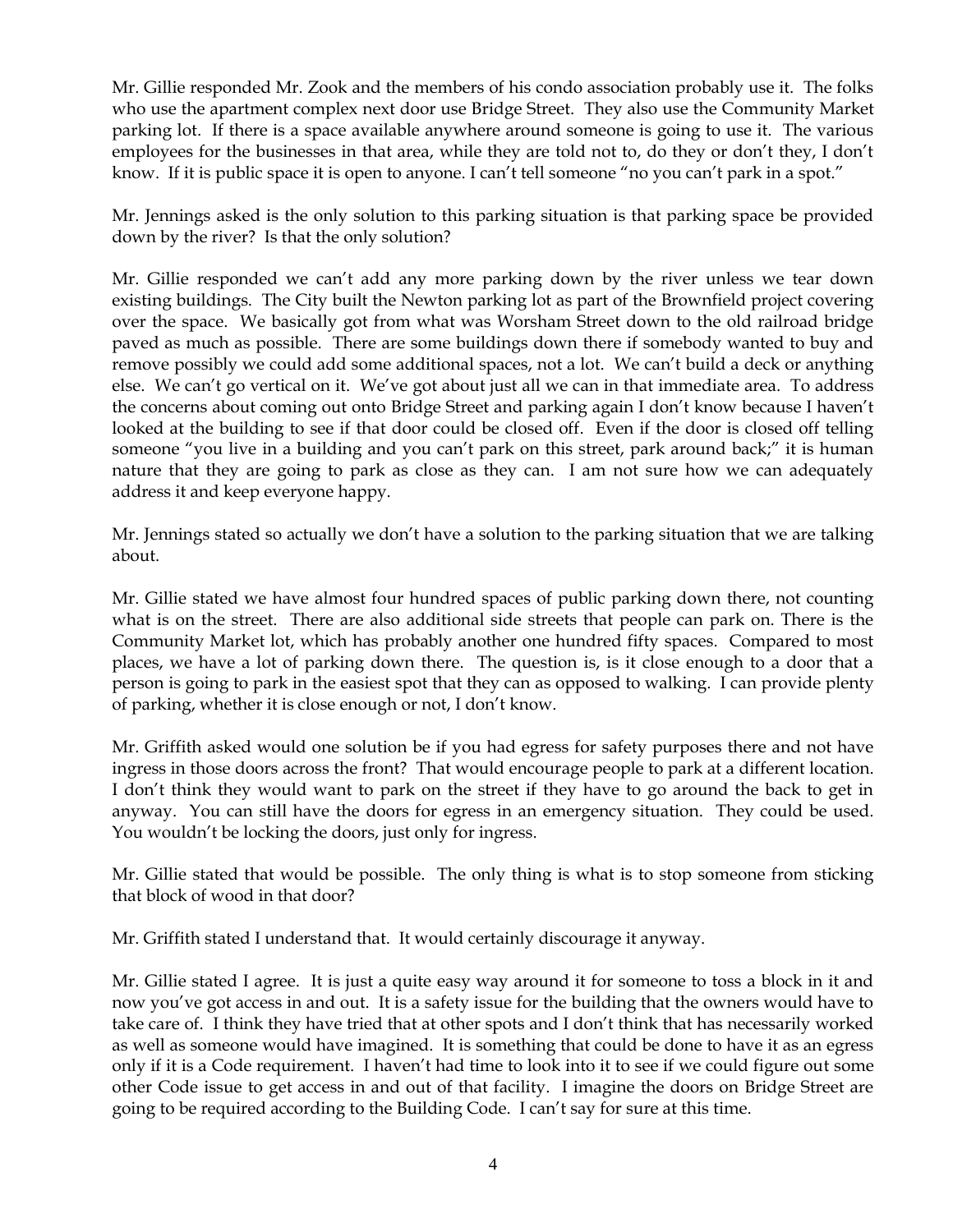Mr. Griffith stated I understand. You certainly cannot deny people parking on a public street. If you have public parking it is first come first serve.

Mr. Gillie stated it is a good problem to have. We have got too much going on and not enough space.

Mr. Settliff stated we are not anticipating tenants parking on the street. Parking is in the rear and they will be directed to park there. I can't count the number of spaces that are on the street, but it is not a large amount; but the four hundred spaces behind in Newton's Landing is more than sufficient for parking and that is where the tenants will be directed to park.

Mr. Jones asked how many floors of apartments are you going to have?

Mr. Settliff responded five.

Mr. Jones asked will there be an elevator close to the Bridge Street end?

Mr. Settliff responded the elevator is a little closer to the back of the building. It is almost central, but it is a little further back than front.

Mrs. Evans asked are you keeping the freight elevator?

Mr. Settliff responded no, we are not. We have to do some things with the **National Park Service** to signify that used to be a shaft and we are going to potentially keep the actual elevator car in the building and use that somewhere within the building just to keep the fabric of the building there. It will be there for the most part, but it will not be functioning.

Mr. Griffith stated diagonally across the street from this property where Colquhoun runs into Bridge, there is another parking lot over there. Is that a private lot?

Mr. Gillie responded it is a private lot owned by the Burton Condos. We sold it to the Burton Condo Association a few years ago.

Mr. Griffith stated so that lot is not available. That is a private lot.

Mr. Gillie stated it is a private lot, yes.

Mr. Jennings asked how many bedroom apartments?

Mr. Settliff responded one and two large bedrooms. We have a mix of one and two's but the majority will be one bedroom units.

Mr. Jennings asked will these be moderately priced, high end, or low end?

Mr. Settliff responded they are considered affordable. We have a rent structure that includes all utilities: sewer, water, trash, cable, internet, parking, everything except for the phone. If you move into the apartment you have one check to pay unless you are going to get a phone, everything else is taken care of.

Mr. Scearce stated it sounds like a nice project.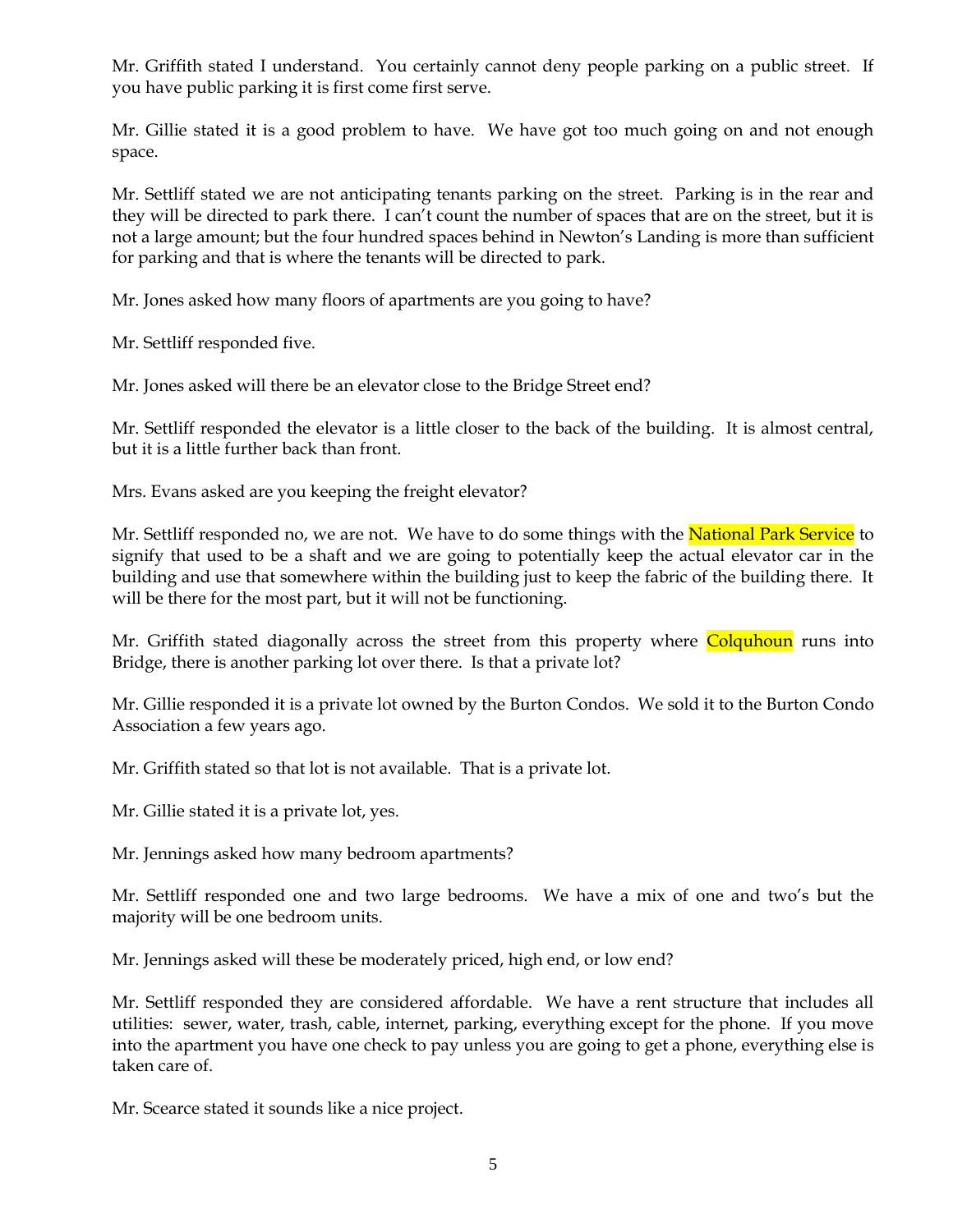Present on behalf of the request was Mr. Jeremy Stratton, Economic Development Director. Mr. Stratton stated these guys are the real deal. This is probably one of the best projects that we have worked with. If you look at some of the things they have done in the past, you will see the kind of quality work that they do. There has been a lot of concern about parking and in fact they are working with the City to have one hundred forty spots.

Mr. Stratton displayed a diagram showing where the parking will be located.

Mr. Stratton stated we are also participating in this project on helping with the retail space. We are going to do a lease with the IDA with the hopes that the funding can be used before it is finished; but if not we would participate with a master lease. There are also some financial aspects of the project that is going to be performance measures giving a cash range for the project. The end result: over two phases you will have a thirteen million dollar project.

Mr. Shifflett stated I just want to say thank you all very much and we appreciate your time.

Mr. Jones asked is there any thought about numbering some of those parking spots down there and having the number go along with the apartment number and give everybody at least two and have some visitor parking spots assigned to certain areas?

Mr. Shifflett responded I can't speak to that. Jeremy would have to.

Mr. Stratton responded each space would probably have a number.

Mr. Jones asked and the numbers would correspond with the apartment?

Mr. Stratton responded we would leave that up to these guys as to how they would want to handle that.

Mr. Shifflett stated if that is the case, we could potentially do a numbering system where say apartment 101 would have parking space 23 or something to that nature; so that could potentially be done, yes.

Mr. Jones stated and have a section for visitor's parking. I think that is where your problem is going to be. When somebody pulls up and wants to see grandmother or something like that, they are going to want to park in front. There could be a sign that says "visitor's parking in the back." I think that might keep some of your visitors off of Bridge Street.

Mr. Stratton stated no matter who takes on that building; they are going to have parking issues. It is something we are going to have to address with whoever locates on Bridge Street.

Mr. Wilson stated this is just part of urban living.

Present to speak in regards to the request was Mrs. Susan Stilwell. Mrs. Stilwell stated I am an owner at Burton Condominiums and what I wanted to clarify about Bridge Street is that there are a few older people that prefer not to park in the parking lot. We have two handicap spaces at Burton and now somebody from Averett is using one of those two handicap spaces; because we don't have enough handicap spaces. I am not opposed to this development in any way. I look forward to it; but Colquhoun Street enters Bridge Street almost in front of this building and right now trucks are turning and traffic, nobody is stopping at the stop sign. It is a real problem down there. I think it will just exasperate the problem. There is a lot of residents of Pepperten and Penn building parking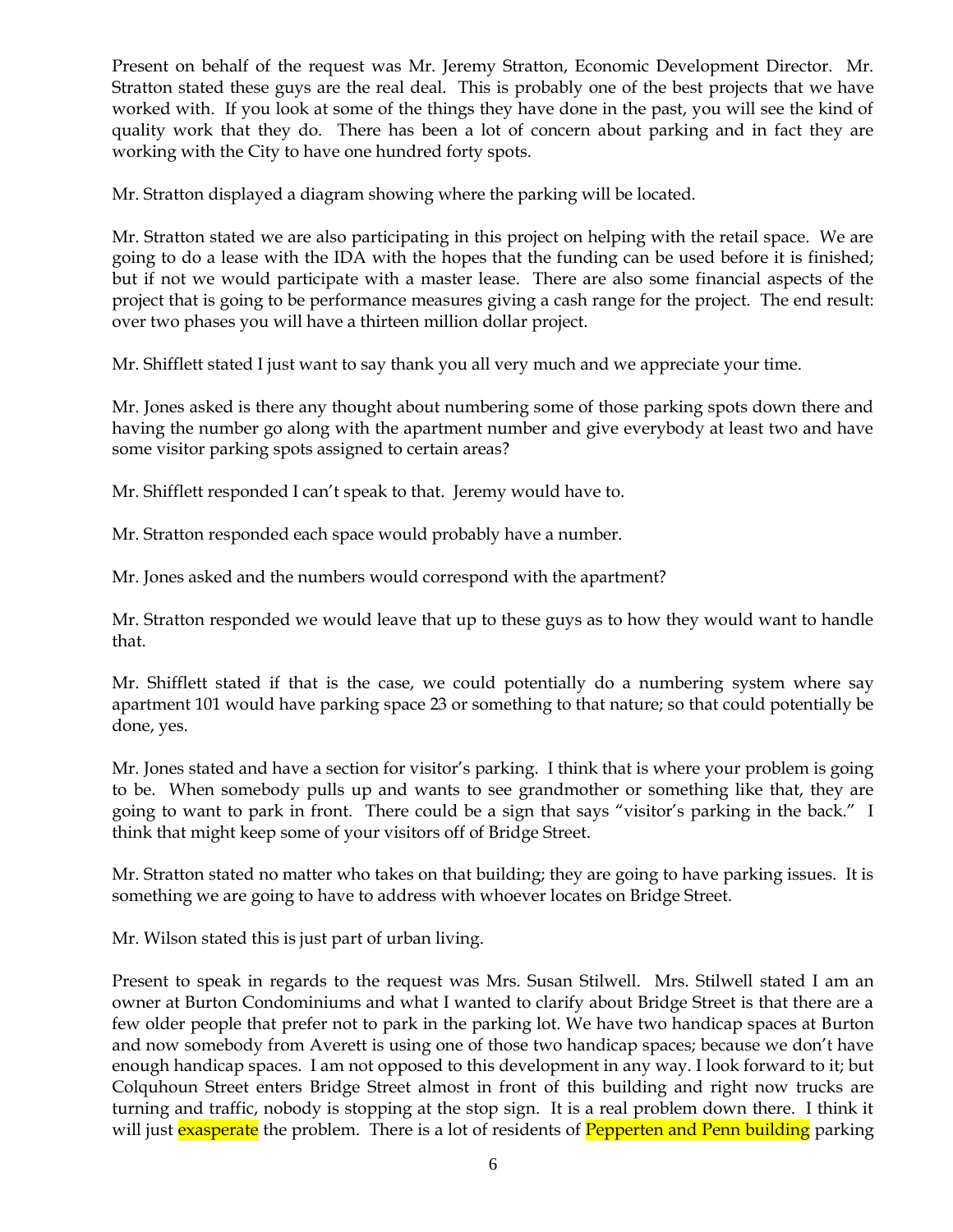on Bridge. There is also a fire hydrant somewhere out there along the front of the building. The people that live at the Dan River Crossing, most of those are senior citizens. Many of them are handicap. They park in the back but they also have entrances in the front. It is just a very congested intersection. We just hope that there would be great thought by the developer and by the City not to create any more problems in that intersection. Thank you.

Present to speak in regards to the request was Mr. David Corp. Mr. Corp stated I own a condominium at Burton Condominiums. My wife and I also support the development of this area, but I do have two questions, a question for the developer and also a suggestion. The question is, where is the primary entrance for the retail spaces? Will that be on Bridge Street or in the rear?

Mr. Settliff responded one of the primary entrances is on Bridge. It is a small 800 square foot retail space in the front on Bridge Street. The other, the larger of the two, there is about 5500 square feet of space in the rear and that will be accessed in the rear.

Mr. Corp stated I would also suggest if you can to put the mailboxes in the rear. Any inducement to get people to park at the rear, come in and check their mail, and enter the building that way will be helpful. Thank you.

Close the Public Hearing.

**Mr. Griffith made a motion to recommend approval of Special Use Permit PLSUP20120000173 as submitted. Mrs. Evans seconded the motion. The motion was approved by a 6-0 vote.**

*2. Rezoning Application PLRZ20120000175, filed by Richard Holbrook, requesting to rezone from TO-C Transitional Office Commercial with an HP-O Historic Preservation Overlay District designation to TO-C Transitional Office Commercial District, 1045 Main Street, otherwise known as Grid 1720, Block 012, Parcels 000004 & 000005 of the City of Danville, Virginia, Zoning District Map. The applicant is requesting to remove the HP-O Historic Preservation Overlay District designation from this property.* 

Miss Scolpini stated Mr. Richard Holbrook, the applicant requests that his application be tabled until the July meeting. He is out of town.

Mr. Whitfield stated that will require action if you decide to table that item.

**Mrs. Evans made a motion to table Rezoning Application PLRZ20120000175. Mr. Jones seconded the motion. The motion was approved by a 6-0 vote.**

*3. Request to amend Chapter 41 entitled "Zoning Ordinance" of the Code of the City of Danville, Virginia, 1986 as amended, more specifically Article 15 entitled "Definitions", Section B entitled "Definitions", to amend the definition of family to reflect changes in State organizations, and to define temporary family health care structures, amend Article 2 entitled "General Regulations", Section P entitled "Accessory Structures and Uses" by adding regulations on temporary family health care structures, to amend Article 3.B: entitled T-R Threshold Residential District", Section C. entitled "Uses Permitted by Special Use Permit", Article 3.C: entitled S-R Suburban Residential District", Section C. entitled "Uses Permitted by Special Use Permit", and Article 3.E: entitled OT-R Old Town Residential District", Section C. entitled "Uses Permitted by Special Use Permit", to allow for detached accessory structures or uses without a primary building being located on the parcel.*

Mr. Gillie stated if it pleases the Commission, staff at this time is not ready to proceed with these Code changes. We would ask if the Commission would agree to allow us to table these until the July meeting to give us some time to work on these some more.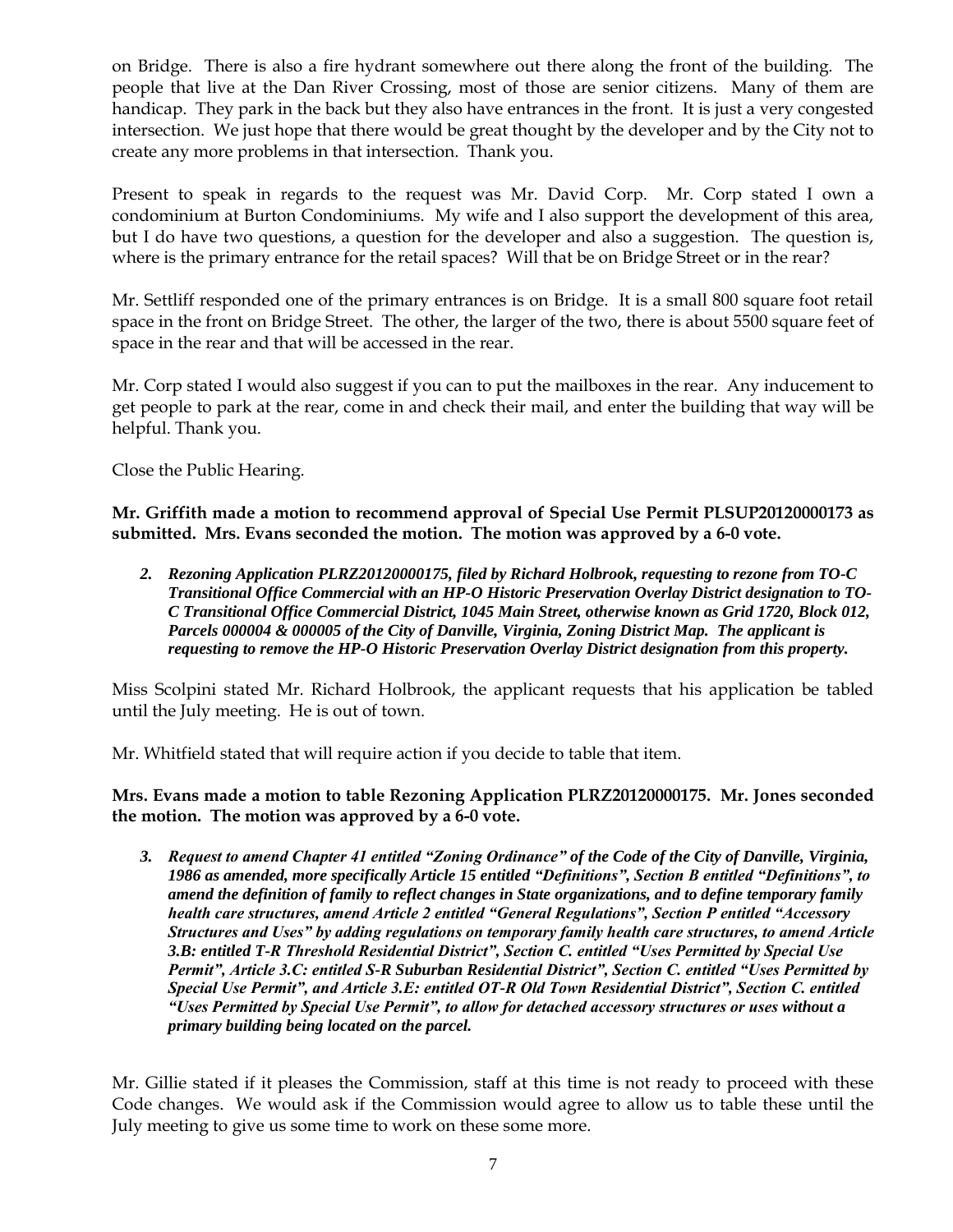**Mrs. Evans made a motion to table the request to amend. Mr. Wilson seconded the motion. The motion was approved by a 6-0 vote.**

# **II. ITEMS NOT FOR PUBLIC HEARING**

### *1. Acceptance of right-of-way for the creation of a cul-de-sac at the end of Hunter Street.*

Miss Scolpini read the staff report.

Mr. Whitfield stated the motion needs to be to approve the resolution that is on the back of the planning report.

## **Mrs. Evans made a motion to approve Resolution 2012-6.1. Mr. Griffith seconded the motion. The minutes were approved by a 6-0 vote.**

## **III. MINUTES**

Mr. Wilson asked on Mr. Holbrook's if a person is not here could we have taken action on this anyway without him being here? It is a courtesy? The reason I ask and maybe I just don't understand what is being requested here, but it looks like a change has been made, a violation, and now to solve the violation we are going to change the designation of the zoning so it is acceptable. Could a person just not be here forever and it never get dealt with?

Mr. Gillie responded no, it could not just go on in perpetuity. Could you have acted on it? Yes, you could have. Is it courtesy to not, when the applicant has asked to table it? Yes it is because they are not here to defend their actions and explain their self. In this case he did do something, had a violation, he requested approval to do it from the Commission of Architectural Review as well as asked to remove himself from the district so he would not be subject to the review of the architectural review commission. The Commission has denied his request. He has appealed that to City Council. In the meantime he has asked to remove himself from the district, so in the future he will not have to go through that process to do any modifications to his building. The violation didn't really prompt anything; it is just that he is working on the process throughout. He is on vacation and he would like to be here to defend himself, explain his actions, and that is why he has asked to have it tabled.

Mrs. Evans asked if we decided not to approve it, will he have to undo all of his windows?

Mr. Gillie responded that is an open ended question. One he has appealed the decision of the Commission of Architectural Review to City Council, so that would be up to City Council whether it is overturned or not. The removal of the district, which he has asked to come in front of you, is still an ongoing case. He asked to have that. Planning Commission could say "no, we think you should stay in the district." That would still go to City Council, so ultimately both decisions will end up at City Council as he proceeds on with his case.

### **Mr. Jones made a motion to approve the May 7, 2012 minutes. Mr. Griffith seconded the motion. The motion was approved by a 6-0 vote.**

### **IV. OTHER BUSINESS**

Mr. Gillie stated City Council approved the items we had at the May 15<sup>th</sup> City Council meeting we had, which was the rezoning, the Code change for Boatwright, the special use for indoor recreational facility on West Main, and the other facility on Main Street. The Comprehensive Plan is